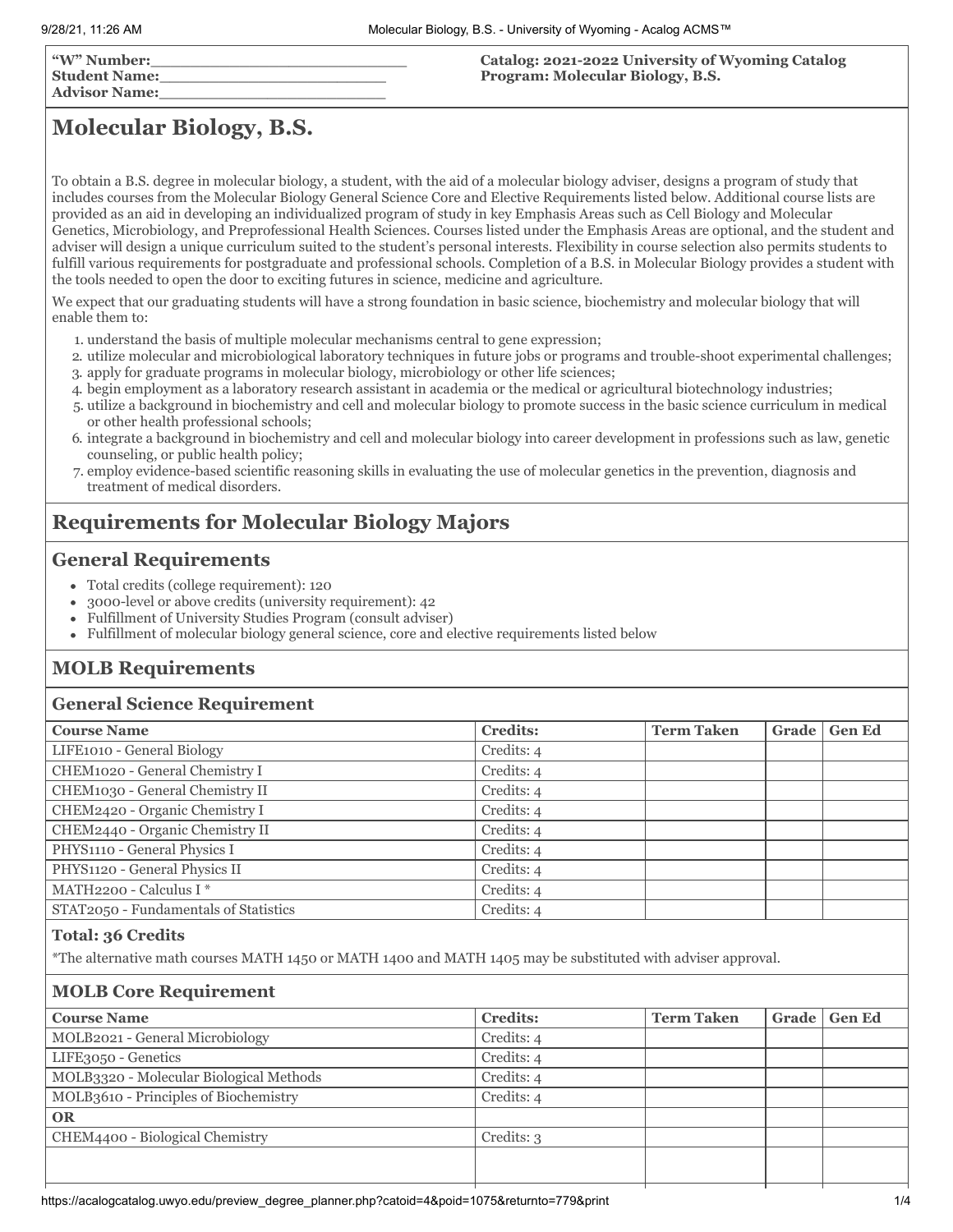#### 9/28/21, 11:26 AM Molecular Biology, B.S. - University of Wyoming - Acalog ACMS™

| MOLB4600 - Advanced Biochemistry               | Credits: 3 |
|------------------------------------------------|------------|
| MOLB4053 - Communications in Molecular Biology | Credits: 3 |
| MOLB4440 - Microbial Genetics                  | Credits: 3 |
| <b>OR</b>                                      |            |
| MOLB4450 - Cell and Developmental Genetics     | Credits: 3 |
|                                                |            |
|                                                |            |
| MOLB4670 - Advanced Molecular Cell Biology     | Credits: 3 |
| MOLB4051 - Departmental Seminar                | Credits: 1 |
| <b>OR</b>                                      |            |
| MOLB4052 - Summer Seminar                      | Credits: 1 |
| <b>Total: 28-29 Credits</b>                    |            |

# **MOLB Elective Requirement (6 credits)**

*Courses from the following list that were not used to fulfill the MOLB Core Requirement may be applied to the MOLB Elective Requirement; a maximum of 3 credits of MOLB 4010 may be counted toward the MOLB Elective Requirement.*

| <b>Course Name</b>                                  | <b>Credits:</b> | <b>Term Taken</b> | Grade | <b>Gen Ed</b> |
|-----------------------------------------------------|-----------------|-------------------|-------|---------------|
| MOLB4010 - Laboratory Research in Molecular Biology | Credits: $1-3$  |                   |       |               |
| MOLB4100 - Clinical Biochemistry                    | Credits: 4      |                   |       |               |
| MOLB4260 - Quantitative Microscopy                  | Credits: 1      |                   |       |               |
| MOLB4400 - Immunology                               | Credits: 4      |                   |       |               |
| MOLB4440 - Microbial Genetics                       | Credits: 3      |                   |       |               |
| MOLB4450 - Cell and Developmental Genetics          | Credits: 3      |                   |       |               |
| MOLB4460 - Microbial Physiology and Metabolism      | Credits: 3      |                   |       |               |
| MOLB4540 - Microbial Diversity and Ecology          | Credits: 4      |                   |       |               |
| MOLB4680 - Signaling in Host-microbe Interaction    | Credits: 3      |                   |       |               |

**Total: 6 Credits**

# **Molecular Biology Emphasis Areas**

After discussing individual interests with a molecular biology adviser, a student should enroll in additional courses that will enhance preparation for a chosen career objective. Listed below are recommended courses that are not required but will further develop a student's skills and understanding in three Emphasis Areas.

# **Cell Biology and Molecular Genetics**

| <b>Course Name</b>                                        | <b>Credits:</b> | <b>Term Taken</b> | Grade | <b>Gen Ed</b> |
|-----------------------------------------------------------|-----------------|-------------------|-------|---------------|
| MOLB4010 - Laboratory Research in Molecular Biology       | Credits: 1-3    |                   |       |               |
| MOLB4260 - Quantitative Microscopy                        | Credits: 1      |                   |       |               |
| MOLB4440 - Microbial Genetics                             | Credits: 3      |                   |       |               |
| MOLB4450 - Cell and Developmental Genetics                | Credits: 3      |                   |       |               |
| MOLB4610 - Biochemistry 2: Molecular Mechanisms           | Credits: 3      |                   |       |               |
| MOLB4680 - Signaling in Host-microbe Interaction          | Credits: 3      |                   |       |               |
| ZOO4280 - Introduction to Neuroscience                    | Credits: 3      |                   |       |               |
| ZOO4340 - Developmental Biology and Embryology            | Credits: 4      |                   |       |               |
| <b>Microbiology</b>                                       |                 |                   |       |               |
| <b>Course Name</b>                                        | <b>Credits:</b> | <b>Term Taken</b> | Grade | <b>Gen Ed</b> |
| MICR2220 - Pathogenic Microbiology                        | Credits: 3      |                   |       |               |
| MICR4130 - Mammalian Pathobiology                         | Credits: 3      |                   |       |               |
| MICR4220 - Molecular Mechanisms of Bacterial Pathogenesis | Credits: 3      |                   |       |               |
| MICR4360 - Medical Entomology and Parasitology            | Credits: 4      |                   |       |               |
| MOLB4010 - Laboratory Research in Molecular Biology       | Credits: 1-3    |                   |       |               |
| MOLB4400 - Immunology                                     | Credits: 4      |                   |       |               |
| MOLB4440 - Microbial Genetics                             | Credits: 3      |                   |       |               |
| MOLB4460 - Microbial Physiology and Metabolism            | Credits: 3      |                   |       |               |
| MOLB4540 - Microbial Diversity and Ecology                | Credits: 4      |                   |       |               |
| MOLB4680 - Signaling in Host-microbe Interaction          | Credits: 3      |                   |       |               |
| MICR4710 - Medical Virology                               | Credits: 3      |                   |       |               |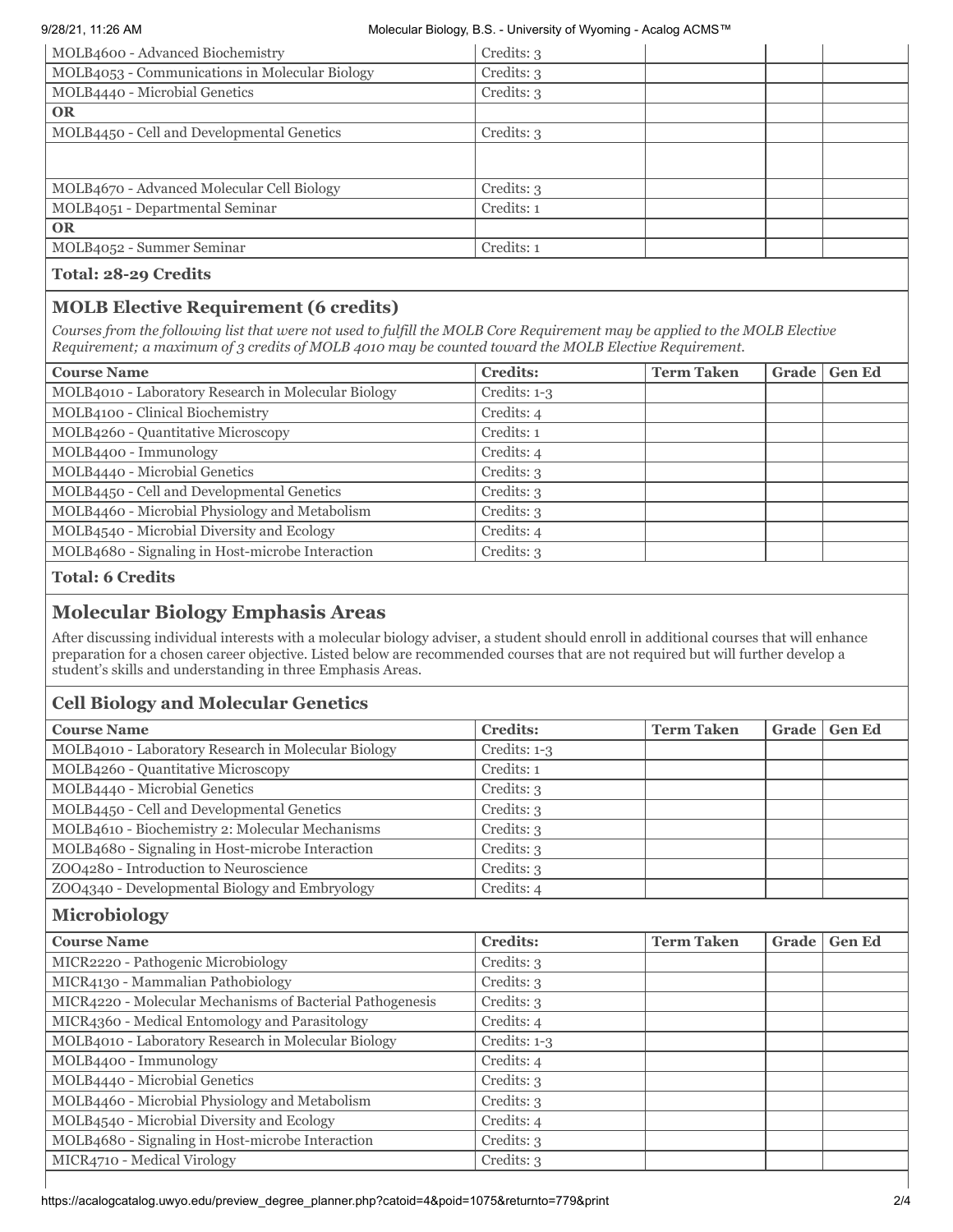# **Preprofessional Health Sciences**

| <b>Credits:</b> | <b>Term Taken</b> | Grade | <b>Gen Ed</b> |
|-----------------|-------------------|-------|---------------|
| Credits: 1-3    |                   |       |               |
| Credits: 4      |                   |       |               |
| Credits: 4      |                   |       |               |
| Credits: 3      |                   |       |               |
| Credits: 3      |                   |       |               |
| Credits: 3      |                   |       |               |
| Credits: 3      |                   |       |               |
| Credits: 4      |                   |       |               |
| Credits: 3      |                   |       |               |
|                 |                   |       |               |
| Credits: 3      |                   |       |               |
|                 |                   |       |               |
| Credits: 3      |                   |       |               |
|                 |                   |       |               |
| Credits: 3      |                   |       |               |
| Credits: 3      |                   |       |               |
| Credits: 3      |                   |       |               |
| Credits: 1      |                   |       |               |
| Credits: 4      |                   |       |               |
| Credits: 5      |                   |       |               |
| Credits: 3      |                   |       |               |
| Credits: 4      |                   |       |               |
|                 |                   |       |               |

# **Recommended Course Sequence**

In order to fulfill course prerequisites in a timely manner, the following sequence of courses is recommended. This plan does not list other university requirements, electives, study abroad or undergraduate research opportunities, as these may be placed in many different locations in a student's overall academic plan. Transfer students who have completed 2 years at Wyoming Community colleges or at other universities are encouraged to take MOLB 3610 in the summer semester preceding the fall semester of their junior year or in the fall semester of their junior year at the latest, MOLB 3320 in spring semester junior year, and MOLB 4600 in fall semester senior year. Students interested in taking full advantage of the educational and undergraduate research opportunities in the Department of Molecular Biology may opt to complete their undergraduate degree in five years.

# **Freshman Year: Fall**

| <b>Course Name</b>                                                          | <b>Credits:</b> | <b>Term Taken</b> | Grade | <b>Gen Ed</b> |
|-----------------------------------------------------------------------------|-----------------|-------------------|-------|---------------|
| LIFE1010 - General Biology                                                  | Credits: 4      |                   |       |               |
| CHEM1020 - General Chemistry I                                              | Credits: 4      |                   |       |               |
| MATH2200 - Calculus I                                                       | Credits: 4      |                   |       |               |
| MOLB1101 - First-Year Seminar: Genetic Engineering and<br>Synthetic Biology | Credits: 3      |                   |       |               |
| <b>OR</b> other USP First-Year Seminar                                      |                 |                   |       |               |
| <b>Freshman Year: Spring</b>                                                |                 |                   |       |               |
| <b>Course Name</b>                                                          | <b>Credits:</b> | <b>Term Taken</b> | Grade | <b>Gen Ed</b> |
| MOLB2021 - General Microbiology                                             | Credits: 4      |                   |       |               |
| CHEM1030 - General Chemistry II                                             | Credits: 4      |                   |       |               |
| • USP COM1 Credits: 3                                                       |                 |                   |       |               |
| STAT2050 - Fundamentals of Statistics                                       | Credits: 4      |                   |       |               |
| <b>Sophomore Year: Fall</b>                                                 |                 |                   |       |               |
| <b>Course Name</b>                                                          | <b>Credits:</b> | <b>Term Taken</b> | Grade | <b>Gen Ed</b> |
| CHEM2420 - Organic Chemistry I                                              | Credits: 4      |                   |       |               |
| • USP COM2 Credits: 3                                                       |                 |                   |       |               |
| LIFE3050 - Genetics                                                         | Credits: 4      |                   |       |               |
| <b>Sophomore Year: Spring</b>                                               |                 |                   |       |               |
| <b>Course Name</b>                                                          | <b>Credits:</b> | <b>Term Taken</b> | Grade | <b>Gen Ed</b> |
| CHEM2440 - Organic Chemistry II                                             | Credits: 4      |                   |       |               |

https://acalogcatalog.uwyo.edu/preview\_degree\_planner.php?catoid=4&poid=1075&returnto=779&print 3/4